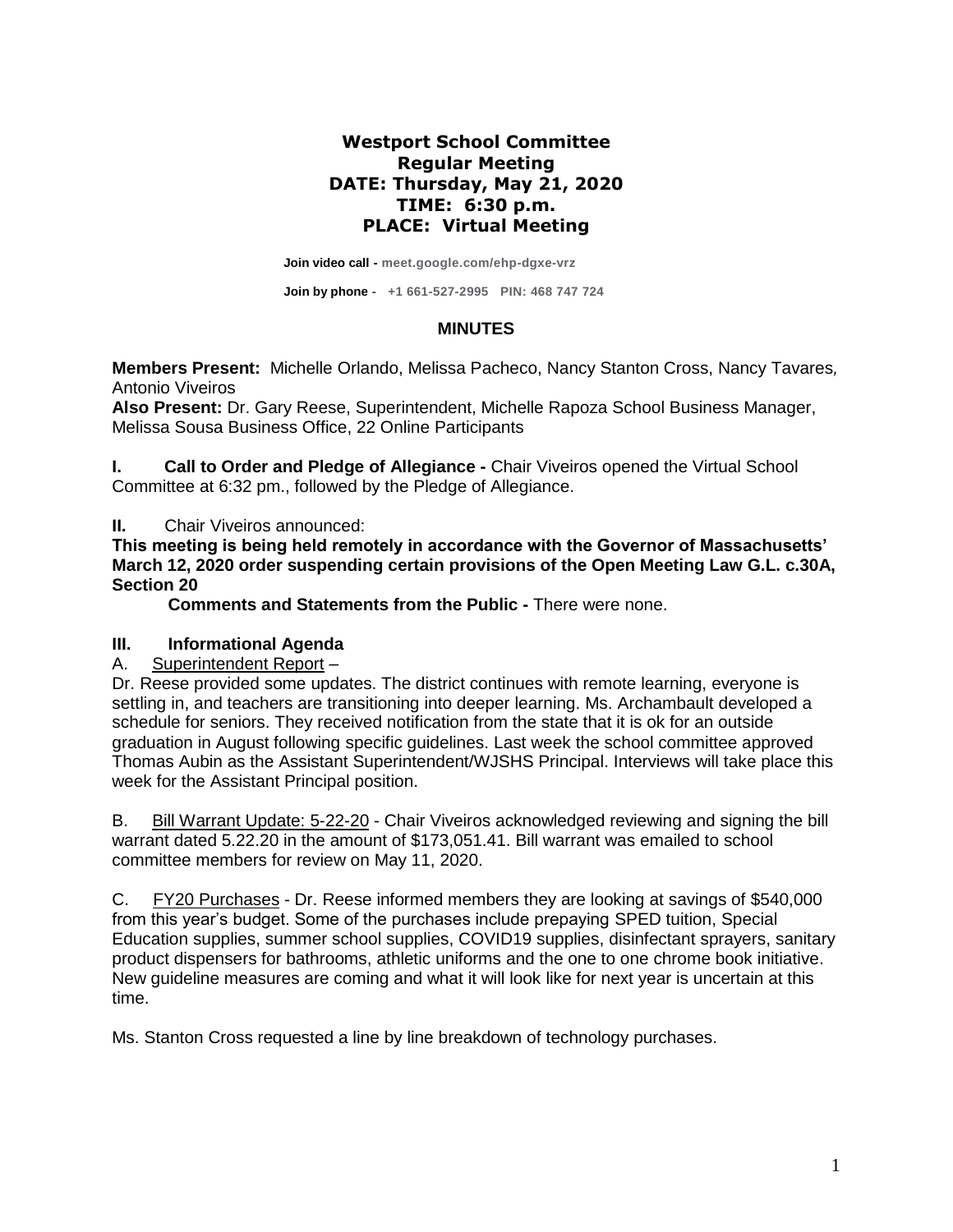D. FY20 Transportation Negotiations Update – Ms. Rapoza reported they have continued to meet with Amaral's Bus Company. Ms. Rapoza suggests to meet again privately and include a school committee member, Dr. Reese, owner of Amaral's, both parties' attorneys and herself to discuss a fair negotiation. Amaral's Bus still has not provided any financial documentation as requested from the district. Ms. Rapoza will share a Google Doc showing company settlements from other districts to the members. Ms. Rapoza will contact Attorney Coleman to discuss the possibility of binding mediation.

E. Subcommittee Updates- Chair Viveiros reported the School Building Committee and Design Subcommittee meetings were rescheduled to next week. School Building Project continues on schedule, fully staffed, wearing masks, regular temperature checks, and security on site in the evening. They are experiencing quality of work, especially with masonry, roofing nearly complete, exterior vapor barrier installed, utilities, mechanical and electrical work being worked on. A total of \$26.5 million has been submitted to the MSBA.

Dr. Reese reported there was a meeting with the Town including Ms. Stanton Cross and Ms. Orlando to discuss the budget, Chapter 70, and state and federal funding. Discussions will continue.

Ms. Stanton Cross acknowledged and thanked school committee members and staff. All are working very hard with numerous virtual meetings and countless hours spent.

## **IV. Action Agenda**

A. Review and Act on Minutes of Thursday, May 7, 2020 Virtual Meeting, Monday, May 11, 2020 Virtual Work Session, and Friday, May 15, 2020 Virtual Meeting -

A motion was made to approve Minutes of Thursday, May 7, 2020 Virtual Meeting, Monday, May 11, 2020 Virtual Work Session, and Friday, May 15, 2020 Virtual Meeting. Motion by Pacheco, seconded by Stanton Cross 5/0/0

B. Review and Act on FY21 1/12th Budget - Dr. Reese explained they received communication from Town Administrator Timothy King that by July 1 the Town would not have an approved budget. The Town directed the School Department to develop a 1/12<sup>th</sup> budget. To calculate anticipated spending, last year's warrants were reviewed. It was noted you cannot take the July 2020 figure and multiply it by 12 months, due to some months being higher than others. Melissa Sousa verified that they also consulted with the Town in the process.

A motion was made to approve the FY21  $1/12<sup>th</sup>$  School Budget for July 2020 in the amount of \$450,000.

Motion by Orlando, seconded by Pacheco 5/0/0

C. Review and Act on 185 Day Waiver Request to DESE - Dr. Reese mentioned at the end of April the Commissioner directed schools to be in session through whenever they reached 185 days. A reduction in that number could occur if work was done during the vacation period or if remote learning was in place on the first day of closure. Applying to request a waiver is being presented, due to staff working on that first day of COVID19 and on the vacation.

A motion was made to approve sending a letter to DESE requesting a 185 Day Waiver. Motion by Tavares, seconded by Stanton Cross 5/0/0

**V. Routine Matters -** Correspondence and Notices - There were none.

**VI. Comments and Statements from the Public -** There were none.